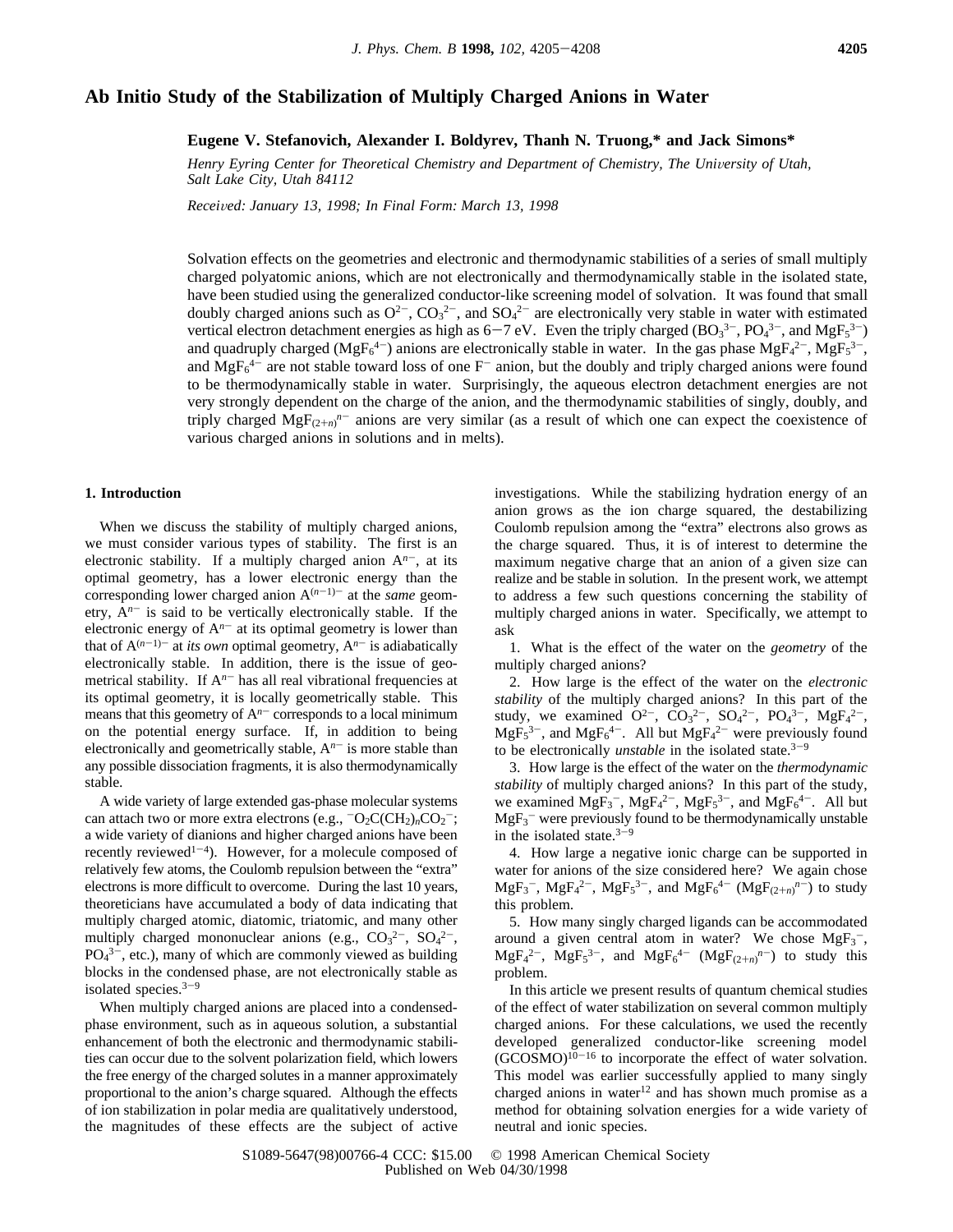### **2. Computational Methods**

Some remarks need to be made regarding the definition and physical meanings of various ionization energies that we report. For the isolated species, we present only the vertical ionization energies (IP<sub>v</sub>) (i.e., total energy differences between  $A^{n-}$  and  $A^{(n-1)-}$  at the optimal geometry of  $A^{n-}$ ), and we denote the isolated species with the label I (e.g. as in  $O^{2-}(I)$ ). The negative electron detachment energies that we report can qualitatively be related to the energy needed to bring "extra" electron to  $A^{(n-1)-}$  to form  $A^{n-}$  with a wave function that is spatially restricted by the  $6-31+G^*$  or  $6-311+G^*$  basis sets used in our calculations. If one provides more flexibility to the wave function of such electronically unstable anions (e.g., by using a large number of diffuse functions and allowing the wave function to expand in space through mixing with excited configurations), the "extra" electrons will escape. Therefore, the particular values of the negative electron detachment energies are a result of the limited basis set choice. However, because we use the same kind of basis sets for all of the systems considered here, the relative magnitudes of the negative detachment energies offer useful measures of the solvation energies needed to stabilize these species.

We optimized the geometries of the isolated  $CO<sub>3</sub><sup>2</sup>$ ,  $SO<sub>4</sub><sup>2</sup>$ , and  $PO<sub>4</sub><sup>3-</sup>$  species employing analytical gradients with polarized split-valence basis sets  $(6-311+G^*)$  at the MP2(full) level of theory. For calculations on MgF<sub>2</sub>, MgF<sub>3</sub><sup>-</sup>, MgF<sub>3</sub><sup>2-</sup>, MgF<sub>5</sub><sup>3-</sup>, and  $MgF_6^{4-}$  we used 6-31+G\* basis sets and nonlocal density<br>functional B3I YP levels of theory. In addition, we checked functional B3LYP levels of theory. In addition, we checked our DFT results for  $MgF_{(2+n)}^n$  by performing MP2(full)<br>coloulations with the larger 6.211+C\* begin gets. The funda calculations with the larger  $6-311+G^*$  basis sets. The fundamental vibrational frequencies, normal coordinates, and zeropoint energies (ZPE) were calculated by standard FG matrix methods. All of these calculations were carried out with the Gaussian 94 program.<sup>17</sup>

For studying the anions in water, which we denote by the label W (e.g. as in  $O^{2-}(W)$ ), we employed the generalized conductor-like screening model (GCOSMO), $10-16$  which places the solute into a molecular-shaped cavity imbedded in a continuum dielectric medium. The GCOSMO calculations in water were carried out with the same basis sets as for the isolated species. The molecular cavities were defined as molecular surfaces generated by the GEPOL93 algorithm.<sup>18</sup> The atomic radii (C 1.635 Å, O 1.576 Å, F 1.28 Å, and S 2.023 Å) used in this study were taken from ref 11, where they have been optimized to reproduce energies of hydration for a representative set of small molecules and singly charged ions. The atomic radius for boron  $(1.5 \text{ Å})$  was taken from ref 19, and the atomic radius of magnesium (1.431 Å) was adjusted to fit the experimental hydration energy of the  $Mg^{2+}$  ion.<sup>20</sup> Our use of atomic radii fitted to hydration energies at 25 °C and 1 atm guarantees that calculated ground-state energies are actually free energies in solution.

Each cavity surface was divided into 60 surface elements per atomic sphere. The solvent polarization field was represented by point charges located at the centers of each surface element with the magnitude determined self-consistently with the electron density distribution of the solute. The classical dispersion and repulsion contributions to the hydration energy were calculated by using the method of Floris et al.<sup>21</sup> The pairpotential parameters were taken from the OPLS force field<sup>22</sup> for all species except  $BO_3^{n-}$ , for which the MM3 force field<sup>23</sup> was used. For the cavitation term, we employed the method suggested by Pierotti.<sup>24</sup> More details on the calculation of these nonelectrostatic contributions are given in ref 12. For geometry

**TABLE 1: Calculated Bond Lengths and Electron Detachment Energies of Multiply Charged Anions in the Isolated State (I) and in Water (W)**

|                                   | $R(M=O)$ , | $\mathop{\mathbf{IP_v}}\nolimits^{\mathop{\mathbf{Koopmans}}\nolimits}$ | $IP_v(v)^{\Delta PMP2}$ | $IP_v(a)$ <sup><math>\triangle PMP2</math></sup> |
|-----------------------------------|------------|-------------------------------------------------------------------------|-------------------------|--------------------------------------------------|
|                                   |            | (eV)                                                                    | (eV)                    | (eV)                                             |
| $O^{2-} (I)$                      |            | $-6.2$                                                                  | $-6.9$                  |                                                  |
| $Q^{2-}$ (W)                      |            | $+8.4$                                                                  | $+7.5$                  | $+3.5$                                           |
| CO <sub>3</sub> <sup>2–</sup> (I) | 1.31       | $-1.5$                                                                  | $-3.4$                  |                                                  |
| $CO32- (W)$                       | 1.30       | $+10.0$                                                                 | $+9.9$                  | $+5.7$                                           |
| $SO_4^{2-}$ (I)                   | 1.52       | $+0.7$                                                                  | $-1.6$                  |                                                  |
| $SO_4^{2-}$ (W)                   | 1.51       | $+11.3$                                                                 | $+9.6$                  | $+6.7$                                           |
| $BO_3^{3-} (I)$                   | 1.43       | $-7.5$                                                                  | $-8.2$                  |                                                  |
| $BO_3^{3-} (W)$                   | 1.41       | $+8.6$                                                                  | $+8.5$                  | $+5.2$                                           |
| PO <sub>4</sub> <sup>3–</sup> (I) | 1.60       | $-5.3$                                                                  | $-5.5$                  |                                                  |
| $PO_4^{3-}$ (W)                   | 1.57       | $+9.7$                                                                  | $+8.5$                  | $+5.7$                                           |
|                                   |            |                                                                         |                         |                                                  |

optimization in solution, we used the analytical energy gradients available in the GCOSMO method.13,15 Finally, it should be noted that the GCOSMO solvation calculations were implemented in our locally modified version of the Gaussian 92/DFT program.25

### **3. Findings**

**A. Effect of Water on the Geometry of Multiply Charged Anions.** The internuclear distances of doubly charged  $CO<sub>3</sub><sup>2</sup>$ and  $SO_4^2$ <sup>-</sup> (see Table 1) in water are very close to those in the isolated state, although the latter are electronically unstable. Specifically, the C-O and S-O bonds shrink by about 0.01 Å when solvated. The bond length contraction is somewhat larger  $(0.03 \text{ Å})$  for triply charged  $BO_3^{3-}$  and  $PO_4^{3-}$  and are also observed by Pyykko and co-workers in a series of works on multiply charged anions.<sup>26</sup> These small bond length changes are not surprising because, for the anions studied here, the extra electrons are located in nonbonding MOs that cannot substantially disturb the rather strong C-O and S-O bonds.

In contrast, the solvent effect reduces the bond lengths in  $MgF<sub>4</sub><sup>2</sup>$ ,  $MgF<sub>5</sub><sup>3</sup>$ , and  $MgF<sub>6</sub><sup>4</sup>$  more significantly and is especially pronounced for  $MgF_5^{3-}$  and  $MgF_6^{4-}$ . In  $MgF_5^{3-}$ , the axial bond lengths are contracted by 0.2 Å in water. The contraction of the Mg-F bonds (0.28 Å) in  $MgF_6^{4-}$  is the largest<br>among all of the multiply charged anions examined here, which among all of the multiply charged anions examined here, which is presumably a reflection of the large Coulomb repulsion due to the four extra electrons.

**B. Effect of Water on the Electronic Stability of Multiply Charged Anions.** For electron detachment energies in water, two different detachment energies were calculated and are denoted  $IP_v(v)$  and  $IP_v(a)$ . Both values are calculated as total energy differences between  $A^{n-}$  and  $A^{(n-1)-}$  at the geometry optimized in solution for A*<sup>n</sup>*-. However, for the ionization energy IP<sub>v</sub>(v), the total energy of  $A^{(n-1)-}$  is calculated with the charge distribution on the GCOSMO cavity consistent with the charge density of the  $A<sup>n-</sup>$  ion. This corresponds to assuming that the solvent reaction field remains frozen during the ionization process. For the ionization energy  $IP<sub>v</sub>(a)$ , the total energy of  $\hat{A}^{(n-1)-}$  is calculated assuming that the solvent reaction field (e.g., charges on the GCOSMO cavity) is in equilibrium with the charge density of  $A^{(n-1)-}$ . Since relaxation of the solvent reaction field lowers the total energy of the solvated  $A^{(n-1)-}$  species, the inequality  $IP_v(v) \ge IP_v(a)$  is obtained (the difference between IP<sub>v</sub>(v) and IP<sub>v</sub>(a) is on the order 2.5–4.2 eV (see below)).

Under experimental conditions, the solvent molecules' reorientation component can be safely considered as frozen upon photoionization, while the electronic polarization quickly adjusts to the charge redistribution of the solute. Thus, the experimental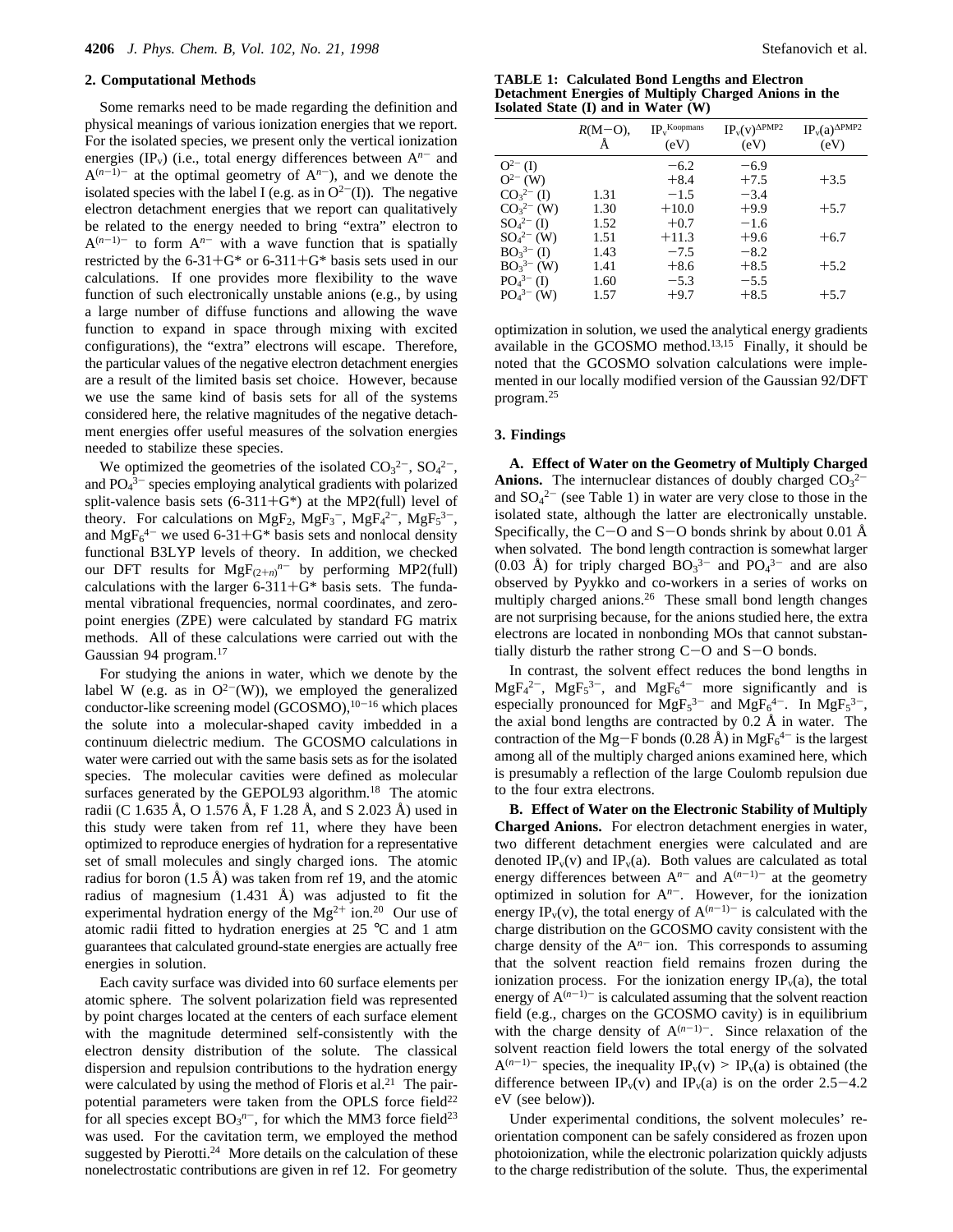ionization energy should lie between  $IP_v(v)$  (which allows for *no* solvent adjustment) and  $IP_v(a)$  (which allows for total solvent adjustment).

While it is commonly accepted that multiply charged atomic anions such as  $O^{2-}$ ,  $S^{2-}$ , and  $N^{3-}$  occur as building blocks of the solid state, melts, and liquids, there now is consensus that such free atomic ions cannot support two (or more) extra electrons because of the enormous Coulomb repulsion. $1-4$ However, as discussed in the Introduction, in the presence of polar solvent molecules, the electron repulsion is partially compensated by solvation energy. For example, doubly charged  $Q^{2-}$  becomes very stable to loss of an electron in water (IP<sub>v</sub>(v)  $= 7.5$  eV and IP<sub>v</sub>(a)  $= 3.5$  eV; see Table 1). Similarly,  $CO_3^{2-}$ <br>and SO.<sup>2-</sup> which are electronically unstable in the isolated state and  $SO_4^2$ , which are electronically unstable in the isolated state, become very stable in water:  $(\text{IP}_v(v) = 9.9 \text{ eV} \text{ for } CO_3^{2-}, \text{IP}_v(v))$ <br>= 9.6 eV for  $SO_4^{2-}$ , IP.(a) = 5.7 eV for  $CO_2^{2-}$  and IP.(a) = = 9.6 eV for  $SO_4^{2-}$ ,  $IP_v(a) = 5.7$  eV for  $CO_3^{2-}$ , and  $IP_v(a) = 6.7$  eV for  $SO_4^{2-}$  are shown in Table 1) 6.7 eV for  $SO_4^2$  are shown in Table 1).

The triply charged anions  $BO_3^{3-}$  and  $PO_4^{3-}$  are even more unstable toward electron loss in the gas phase. However, again the situation is very different in solution. In water both are very stable  $(\text{IP}_v(v) = 8.6 \text{ eV} \text{ for } \text{BO}_3^{3-}, \text{IP}_v(v) = 8.5 \text{ eV} \text{ for } \text{PO}_3^{3-} \text{ IP}$  (a) = 5.2 eV for  $\text{RO}_3^{3-}$  and  $\text{IP}(a) = 5.7 \text{ eV} \text{ for } \text{PO}_3^{3-}$  $PQ_4^{3-}$ ,  $IP_v(a) = 5.2$  eV for  $BQ_3^{2-}$ , and  $IP_v(a) = 5.7$  eV for  $PQ_4^{3-}$  are in Table 1) and have solution-phase detachment  $PO<sub>4</sub><sup>3-</sup>$  are in Table 1) and have solution-phase detachment energies not much less than the aqueous detachment energies of doubly charged anions  $(CO_3^{2-}$  and  $SO_4^2)$ .

The  $MgF_3^-$  anion is a member of the so-called superhalogens<sup>27</sup> (e.g., an anion with electron detachment energy substantially higher than the electron detachment energies of halogen anions). In our calculation (see Table 2), the vertical electron detachment energy for isolated  $MgF_3$ <sup>-</sup> is 7.5 eV at the PMP2- $(full)/6-311+G*$  level of theory and 6.6 eV at the B3LYP/6- $31 + G^*$  level. These numbers can be compared with the 8.14 eV best value in the literature calculated at the ADC(3)/TZVP-SP level of theory by Weikert and Cederbaum.<sup>28</sup> The isolated  $MgF<sub>4</sub><sup>2-</sup>$  dianion is known to be electronically stable, with a vertical electron detachment energy of 2.98 eV at the ADC(3)/ TZVP-SP level of theory.<sup>28</sup> Our results on  $MgF_4^{2-}$  (2.2 eV at the MP2(full)/6-311+G\* and 1.2 eV at the B3LYP/6-31+G\*) differ significantly from the results of Weikert and Cederbaum, but not to an extent that our calculations on the solvation effects are not to be trusted. Finally, the isolated  $MgF_5^{3-}$  and  $MgF_6^{4-}$ are not electronically stable at either the MP2(full)/6-311+ $G^*$ or B3LYP/6-31+ $G^*$  levels of theory.

The stabilization effect of water on the electron detachment energies varies substantially in the  $MgF_{(2+n)}^n$  series. The smallest difference between detachment electron energies in water and in the isolated (5.1 eV) is found for  $MgF_3^-$  and the largest (17.4 eV) for  $MgF_6^{4-}$ . Overall, the aqueous  $IP_v(v)$  and IP<sub>v</sub>(a) remain fairly constant in the MgF<sub>3</sub><sup>--</sup>-MgF<sub>4</sub><sup>2-</sup>-MgF<sub>5</sub><sup>3-</sup>-<br>MgF<sub>4</sub><sup>-</sup> series, ranging from 10.2 to 11.7 eV and from 7.7 to  $MgF<sub>6</sub><sup>4-</sup>$  series, ranging from 10.2 to 11.7 eV and from 7.7 to 8.7 eV, respectively.

## **4. Effect of Water on the Thermodynamic Stability of Multiply Charged Anions**

Doubly charged anions such as  $MgF_4^{2-}$  and  $BeF_4^{2-}$  are known to be thermodynamically unstable, in the isolated state, toward dissociation into  $MgF_3^- + F^-$  and  $BeF_3^- + F^-$ ,<br>respectively  $28-30$ . Even though thermodynamically unstable respectively. $28-30$  Even though thermodynamically unstable,  $BeF_4^2$  and  $MgF_4^2$  were found to be minima on their potential energy surfaces and to have large Coulomb potential barriers along the decomposition path, which suggests finite lifetimes for these species.28,30 One would expect that triply and quadruply charged anions such as  $MgF_5^{3-}$  and  $MgF_6^{4-}$  would be even more unstable toward loss of one  $F^-$  anion. That is

**TABLE 2: Calculated Bond Lengths and Electron Detachment Energies of MgF** $_{(2+n)}$ <sup> $\overline{n}$ - **Anions in the Isolated**<br>State (I) and in Water (W)<sup>a</sup></sup> **State (I) and in Water (W)***<sup>a</sup>*

|                          | $R(M-O)$ , $\AA$            | $IP_v(v)$ (eV) | $IP_v(a)$ (eV) |
|--------------------------|-----------------------------|----------------|----------------|
| $MgF_3^- (I)$            | 1.84(1.85)                  | $+6.6 (+7.5)$  | $+8.7$         |
| $MgF_3$ <sup>-</sup> (W) | 1.91                        | $+11.7$        |                |
| $MgF_4^{2-} (I)$         | 1.95(1.95)                  | $+1.2 (+2.2)$  |                |
| $MgF_4^{2-}$ (W)         | 1.92                        | $+11.3$        | $+8.6$         |
| $MgF_5^{3-} (I)$         | $2.03/2.25$ $(2.07/2.18)^b$ | $-3.5(-2.0)$   |                |
| $MgF_5^{3-}$ (W)         | 1.98/2.02 <sup>b</sup>      | $+10.7$        | $+8.2$         |
| $MgF_6^{4-} (I)$         | 2.32(2.35)                  | $-7.2(-6.3)$   |                |
| $MgF_6^{4-}$ (W)         | 2.04                        | $+10.2$        | $+7.7$         |

<sup>*a*</sup> Values in parentheses were calculated at the MP2(full)/6-311+ $G^*$ level of theory for validation of B3LYP/6-31+G\* results. *<sup>b</sup>* Trigonalbipyramidal structure; first number is an equatorial bond length, and the second number is an axial bond length.

**TABLE 3: Calculated Dissociation Energies of the**  $MgF_{(2+n)}^n$  Multiply Charged Anions in the Isolated State (I)<br>and in Water (W) **and in Water (W)**

| reaction                                          | $\Delta E^{\text{MP2}}$ (eV) | $\Delta E^{\text{BJLYP}}$ (eV) |
|---------------------------------------------------|------------------------------|--------------------------------|
| $MgF_3$ <sup>-</sup> $MgF_2$ + F <sup>-</sup> (I) | $+4.0$                       | $+3.9$                         |
| $MgF_3^- - MgF_2 + F^-$ (W)                       | $+0.6$                       | $+0.6$                         |
| $MgF_4^{2-} - MgF_3^- + F^{-}(I)$                 | $-1.3$                       | $-1.5$                         |
| $MgF_4^{2-} - MgF_3^- + F^-(W)$                   | $+0.3$                       | $+0.3$                         |
| $MgF_5^{3-} - MgF_4^{2-} + F^{-}(I)$              | $-6.9$                       | $-7.0$                         |
| $MgF_5^{3-} - MgF_4^{2-} + F^{-}(W)$              | $+0.1$                       | $+0.1$                         |
| $MgF_6^{4-} - MgF_5^{3-} + F^{-}(I)$              | $-10.2$                      | $-10.3$                        |
| $MgF_6^{4-} - MgF_5^{3-} + F^{-}(W)$              | $+0.04$                      | $-0.1$                         |
|                                                   |                              |                                |

indeed what we found in our calculations (Table 3). The MgF<sub>5</sub><sup>3-</sup> and MgF<sub>6</sub><sup>4-</sup> anions lie above MgF<sub>4</sub><sup>2-</sup> + F<sup>-</sup> and MgF<sub>5</sub><sup>3-</sup><br>+ F<sup>-</sup> by 7.0 and 10.3 eV respectively  $+ F^{-}$  by 7.0 and 10.3 eV, respectively.

In water we found that  $MgF_3$ <sup>-</sup> is substantially *less* stable toward the MgF<sub>2</sub> + F<sup>-</sup> dissociation channel (by +0.6 eV) than the free state (by  $+4.0$  eV). This is a result of the relatively high solvation energy of F<sup>-</sup>. The thermodynamic stability toward F<sup>-</sup> loss is found to decrease with increasing charge of the anion (see Table 3); however  $MgF_4^{2-}$  and  $MgF_5^{3-}$  are still stable toward loss of  $F^-$  in water (by 0.3 and 0.1 eV, respectively). Our results for the aqueous  $MgF_6^{4-}$  are not conclusive. It is clear that dissociation energies of all the  $MgF_{(2+n)}^{n-}$  anions lie in a narrow interval, thus making possible<br>the convictories of these multiply charged enjoys in solutions the coexistence of these multiply charged anions in solutions and melts (which was observed experimentally).<sup>31</sup>

#### **5. Overview**

While multiply charged atomic anions are not stable as free species, they are very electronically stable in water. Many small doubly charged polyatomic anions such as  $CO_3^2$  and  $SO_4^2$ also are unstable in the isolated state, but in water their vertical detachment energies can be high ( $\approx$ 6-7 eV). Even the highly electronically unstable triply charged ( $BO_3^{3-}$ ,  $PO_4^{3-}$ , and  $MgF_5^{3-}$ ) and quadruply charged ( $MgF_6^{4-}$ ) anions are very electronically stable in water. Surprisingly, the  $IP<sub>v</sub>(a)$  electron detachment energies are not very strongly dependent on the charge of the anion. For example, the calculated  $IP_v(a)$  values slowly decrease from  $+8.7$  eV for  $MgF_3^-$  to  $+7.7$  eV for  $MgF_4^-$  in water while their vertical IPs in the isolated state  $MgF<sub>6</sub><sup>4-</sup>$  in water, while their vertical IPs in the isolated state change from  $+6.6$  eV (MgF<sub>3</sub><sup>-</sup>) to  $-7.2$  eV (MgF<sub>6</sub><sup>4-</sup>).<br>The influence of water on geometries of multiply

The influence of water on geometries of multiply charged anions depends on the charge of the anion. The effect is rather small for singly and doubly charged anions, but is larger for triply and quadruply charged anions.

Solvation also affects the thermodynamic stability. All of the multiply charged anions examined here are not thermody